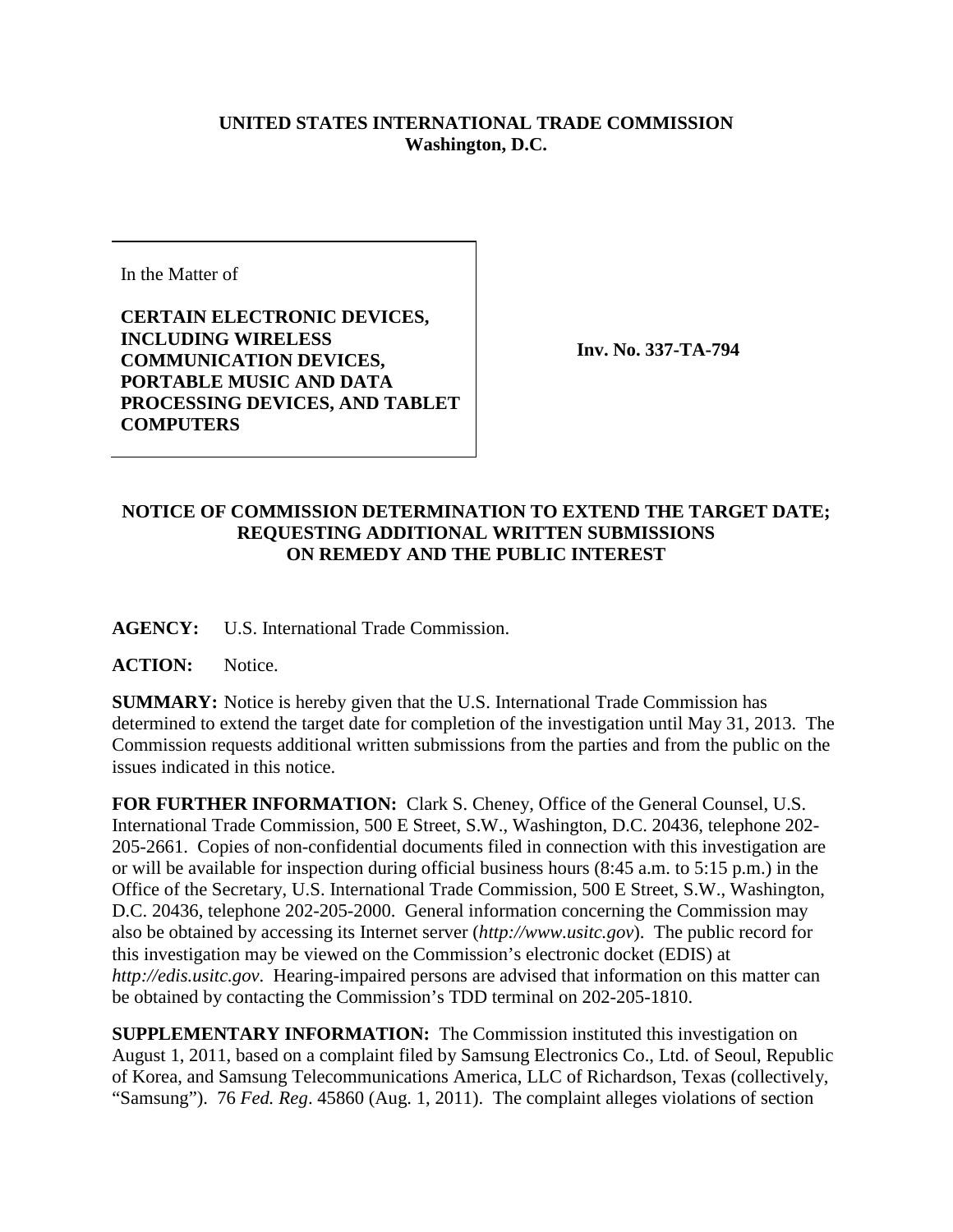337 of the Tariff Act of 1930, as amended (19 U.S.C. § 1337), in the importation into the United States, the sale for importation, and the sale within the United States after importation of certain electronic devices, including wireless communication devices, portable music and data processing devices, and tablet computers, by reason of infringement of various patents, including U.S. Patent Nos. 7,706,348 ("the '348 patent"), 7,486,644 ("the '644 patent"), 7,450,114 ("the '114 patent"), and 6,771,980 ("the '980 patent"). The notice of investigation names Apple Inc. of Cupertino, California ("Apple"), as the only respondent.

On September 14, 2012, the presiding administrative law judge ("ALJ") issued his final initial determination ("ID") in this investigation finding no violation of section 337. The ALJ determined that the '348, '644, and '980 patents are valid but not infringed and that the '114 patent is both invalid and not infringed. The ALJ further determined that the economic prong of the domestic industry requirement is satisfied for all four patents at issue, but that the technical prong is not satisfied for any of the asserted patents.

On November 19, 2012, the Commission determined to review the ID in its entirety and issued a notice requesting written submissions from the parties and from the public on certain patent issues, on the assertion of FRAND-encumbered patents at the Commission, and on the issues of remedy, the public interest, and bonding. 77 *Fed. Reg*. 70464. The Commission received written submissions from the parties and from the public in response to the notice.

The Commission has determined to seek additional information on the potential effect on the public interest, as identified in 19 U.S.C. §§ 1337(d)(1) and (f)(1), if the Commission were to order remedies against articles alleged by Samsung to infringe claims 75, 76, and 82-84 of the '348 patent. (A dissenting memorandum from Commissioner Aranoff can be found on EDIS under Inv. No. 337-TA-794.) Parties to the investigation, interested government agencies, the Office of Unfair Import Investigations, and any other interested persons are encouraged to file written submissions on the following issues, with reference to the applicable law, the existing evidentiary record, and if necessary, additional sworn testimony or expert declarations:

- 1. How would remedial orders barring the entry and further distribution of the Apple articles alleged to infringe the asserted claims of the '348 patent affect the public interest, as identified in 19 U.S.C. §§ 1337(d)(1) and (f)(1)? The Commission is particularly interested in the effect on the public interest with respect to (a) the percentage of the total number of imported mobile telephone handsets that would be affected by such orders, (b) the percentage of the total number of imported cellular-network-enabled tablets that would be affected by such orders, and (c) the qualitative impact of exclusion of such handsets and tablets. The Commission is also interested in any other relevant market information bearing on the four statutory public interest factors. In addressing these issues, the Commission requests that submitters avoid discussing issues related to standards-setting organizations, as the record concerning those issues has been well developed.
- 2. What third, fourth, and later generation products (if any) are currently available in the U.S. market that are authorized by Samsung to utilize the technology covered by the asserted claims of the '348 patent? Are these products acceptable substitutes for the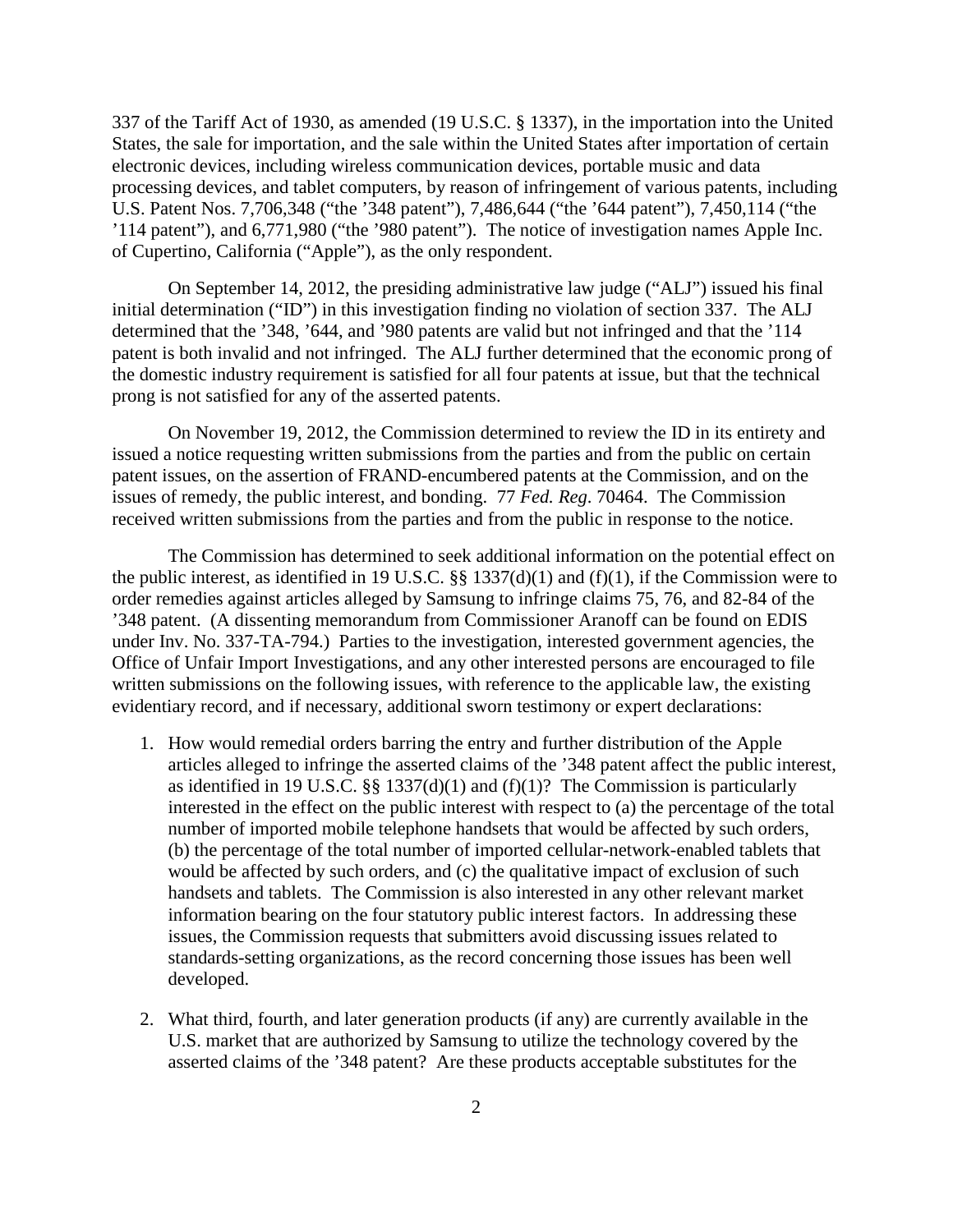accused iPhones and iPads and are they widely viewed to be acceptable substitutes for the accused iPhones and iPads?

3. In what ways, if any, should a remedy with respect to infringement of the '348 patent be specifically tailored to avoid harm to the public interest, as identified in 19 U.S.C.  $\S$ § 1337(d)(1) and (f)(1)? In addressing this issue, the Commission requests that submitters avoid discussing issues related to standards-setting organizations, as the record concerning those issues has been well developed.

In addition to the foregoing, the parties to the investigation are requested to brief their positions on the following issues, with reference to the applicable law, the existing evidentiary record, and if necessary, additional sworn testimony or expert declarations:

- 4. With respect to the '348 patent, Samsung's infringement case before the Commission relied upon accused third and fourth generation Apple products that operate on the AT&T wireless network. If the Commission were to issue remedial orders covering articles covered by the asserted claims of the '348 patent, would such an order cover (a) Apple products that operate on other wireless networks in the United States, and (b) later generation Apple products (*e.g*., iPhone 5, later iPad versions)?
- 5. Please summarize the history to date of negotiations between Samsung and Apple concerning any potential license to the '348 patent, either alone or in conjunction with other patents. Please provide copies of all written offers and counteroffers concerning a license that would cover the '348 patent, whether made by Samsung or Apple.
- 6. Please summarize all licenses to the '348 patent granted by Samsung to any entity. Please provide copies of, or cite to their location in the record of this investigation, all agreements wherein Samsung grants any entity a license to the '348 patent.
- 7. Samsung and Apple are each requested to submit specific licensing terms for the '348 patent that each believes are fair, reasonable, and non-discriminatory. Would Samsung's terms change if the Commission were to enter remedial orders against Apple's products accused in this investigation? If so, please explain whether such an offer would be fair, reasonable, and non-discriminatory.
- 8. Which factors in *Georgia-Pacific Corp. v. United States Plywood Corp.,* 318 F. Supp. 1116 (S.D.N.Y. 1970) are most relevant to determining whether Samsung has offered to license the '348 patent to Apple on fair, reasonable, and non-discriminatory terms? Please apply any relevant *Georgia-Pacific* factors to Samsung's offer(s) to license the '348 patent to Apple. This analysis should include a comparison of Samsung's licensing offers to a hypothetical negotiation between the parties prior to adoption of the '348 patent into the standard at issue here. What other factors, if any, are relevant in determining whether Samsung has made a fair, reasonable, and non-discriminatory offer?

The Commission has invited briefing on only the discrete issues enumerated above. Other issues on review are adequately presented in existing filings.